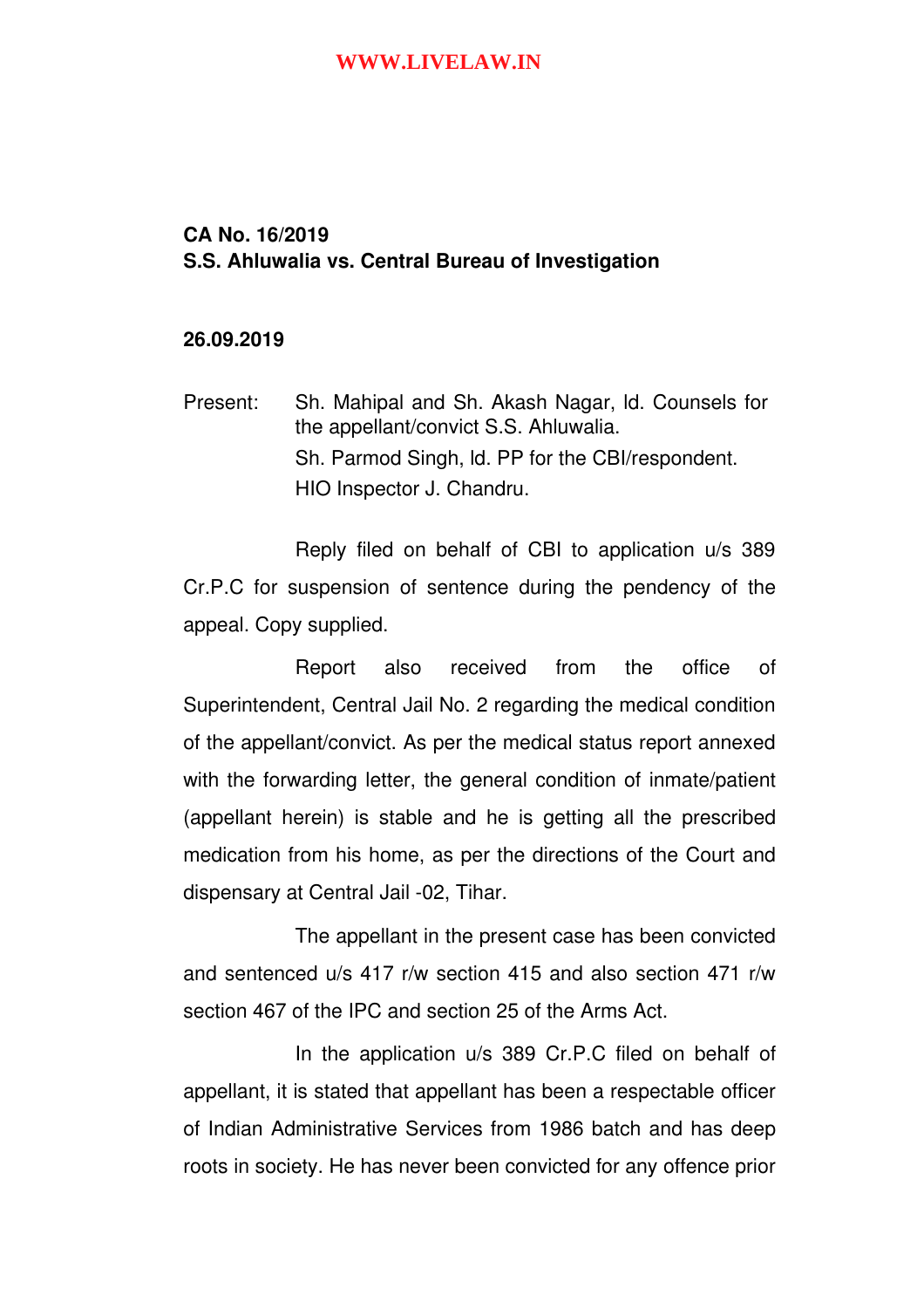### **::2::**

to the present case. He is aged about 81 years and is a permanent resident of New Delhi and is not likely to abscond during appeal. The wife of appellant is unemployed and primarily bed ridden and that household of appellant relies solely on the savings of appellant. It is further stated that appellant is suffering from Fibromyositis Sarcocystis and requires a dirt free environment and that he has been admitted in ICU twice due to this disease. He is also suffering from advanced degenerated joint disease of both the knee and had undergone knee replacement in the year 2017. It is further stated that he has faced rial for nearly about 32 years and his conduct has always remained good and he has a good case on merit and is likely to succeed in appeal. It is accordingly prayed that sentence of appellant be suspended during the pendency of the appeal.

The application has been strongly opposed by CBI by filing its reply. While referring to the facts of the case, it is stated that the appellant, then Secretary and Commissioner, Labour and Employment, Kohima, Govt. of Nagaland, while functioning in different capacities in Nagaland and New Delhi during 01.07.1969 to 28.03.1987 amassed huge assets in his name as well as in the name of his family members and relatives. During the search of his premises at New Delhi and Kohima in RC 1/1987/ACU-I New Delhi, which was registered to investigating into the disproportionate assets of the appellant, arms and ammunitions as detailed in para 2 of the reply were recovered. It is alleged that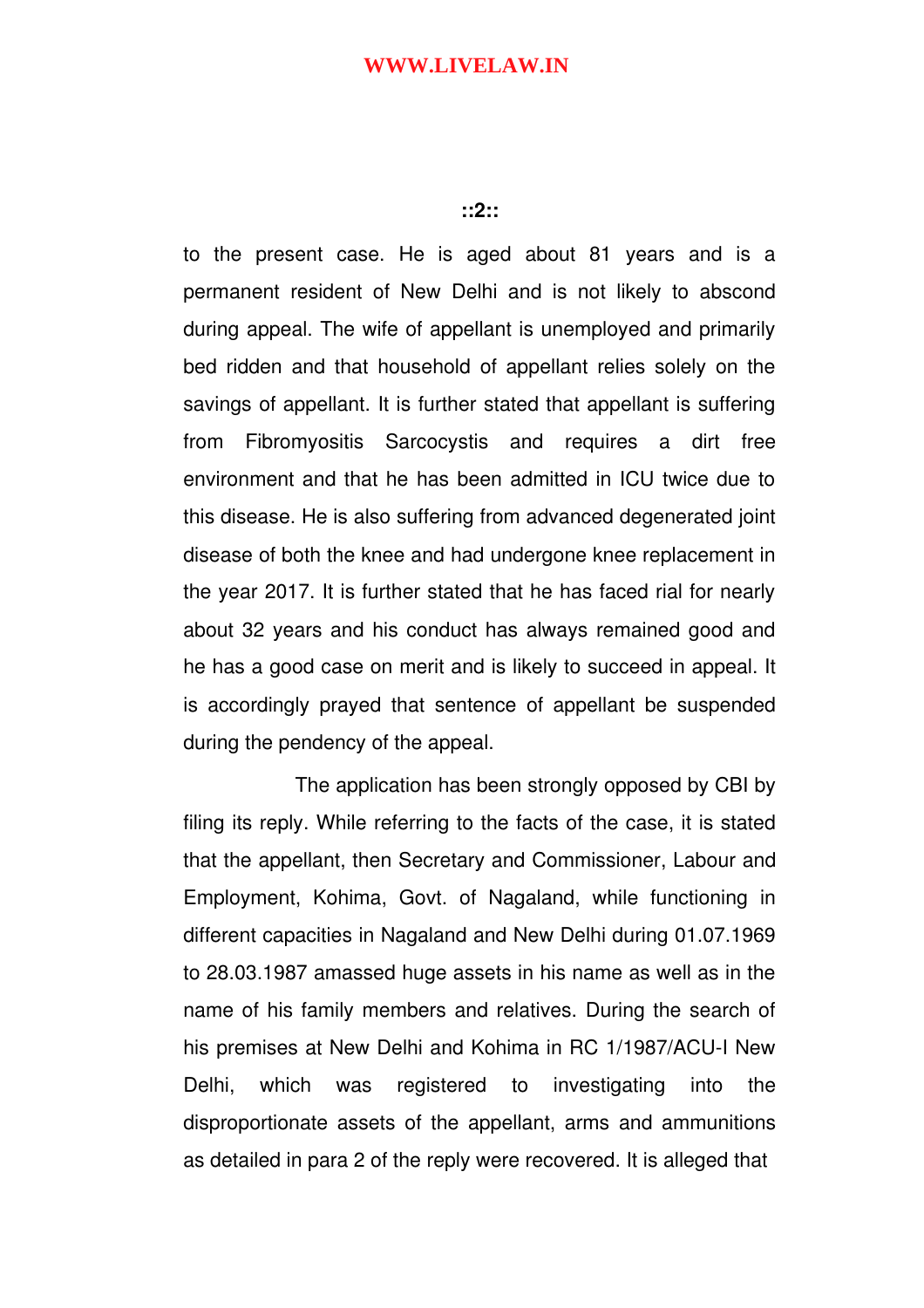#### **::3::**

though the CBI filed chargesheet on 03.08.1987, charge could be framed against appellant only on 10.02.2010, after a lapse of 23½ years, since appellant filed many petitions before different Court on frivolous grounds and dragged the case for exorbitant period. It is further stated that the wife of appellant is neither bed ridden nor a dependent since property no. F.5, South Extension, Part-II, stands in her name. She also has other immovable and movable assets in her name. It is further alleged that appellant has deliberately concealed the fact that RC 1/1987/ACU-I, New Delhi dated 24.03.1987 u/s 5(2) r/w 5(1)(e) of PC Act and another case no. 5/87/SIU-I New Delhi u/s 85(8) r/w 8(3) of Gold (Control) Act, 1968 are also pending against him. The trial of RC 1/1987/ACU-I New Delhi is in progress and despite Court being willing to give exemption from personal appearance to the appellant, the appellant has expressed his willingness to attend the ld. Trial Court for hearing. As regards the ground of illness, it is stated that though the appellant is in custody since 02.09.2019, there is nothing on record to show that his health has suffered in custody. It is accordingly prayed that the application for suspension of sentence filed on behalf of appellant/convict be dismissed. In support of prayer for dismissal of the application, judgments in case of *State of Maharashtra through CBI vs. Balakrishna, 2012 (12) SSC 384* and *State of Punjab vs. Deepak Mattu AIR 2008 Supreme Court 35* have been relied upon.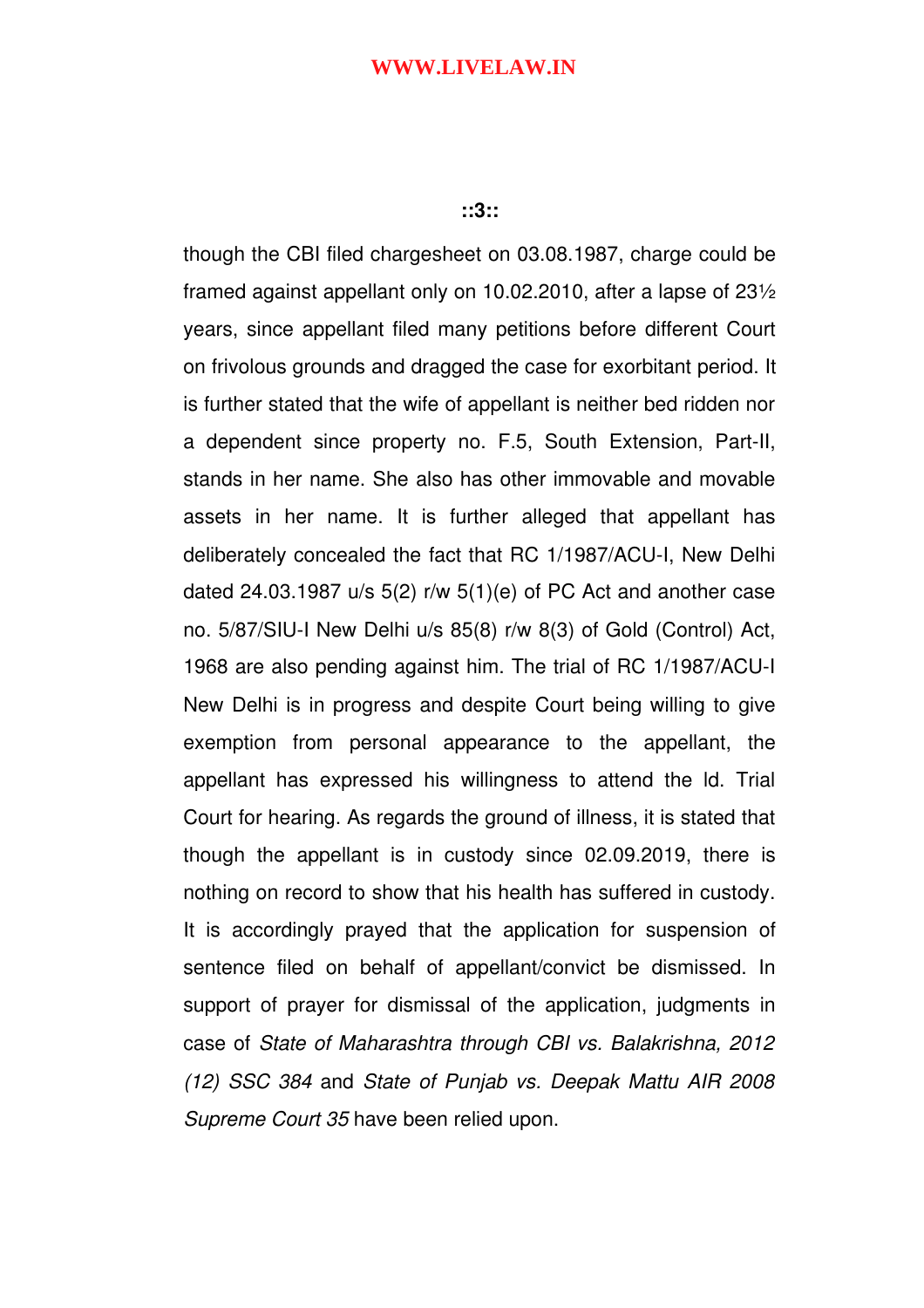#### **::4::**

Ld. Counsel for appellant as well as PP CBI have reiterated the averments made in respective application and reply during the course of the arguments.

I have considered the arguments and have also gone through the record as well as judgments produced by ld. Counsel for appellant/convict and CBI.

It is the admitted position that in the instant matter appellant/convict was not arrested after registration of the FIR and the CBI had filed chargesheet without arrest of the appellant/convict. This alone distinguishes the present case from the facts of the two judgments relied upon on behalf of CBI. Further, the appellant/convict in the instant matter continued to remain on bail after being summoned by the Id. Trial Court. At present, the appellant/convict is aged about 81 years. Though it is alleged that appellant delayed the trial by filing petitions before various Courts and dragged the case for exorbitant period, admittedly at no point of time, CBI sought to get the bail of appellant/convict cancelled, during the trial of the case, on this ground. In these facts & circumstances, even if the ground of medical ailment of appellant as well as his wife are not considered, the appellant/convict has made out a case for suspension of sentence and grant of bail to him till the disposal of the appeal.

Looking into the facts and circumstances of the case, the sentence of the appellant/convict S.S. Ahluwalia is suspended till the disposal of the appeal subject to his furnishing bail bond in the sum of Rs. 50,000/- with one surety in the like amount to the